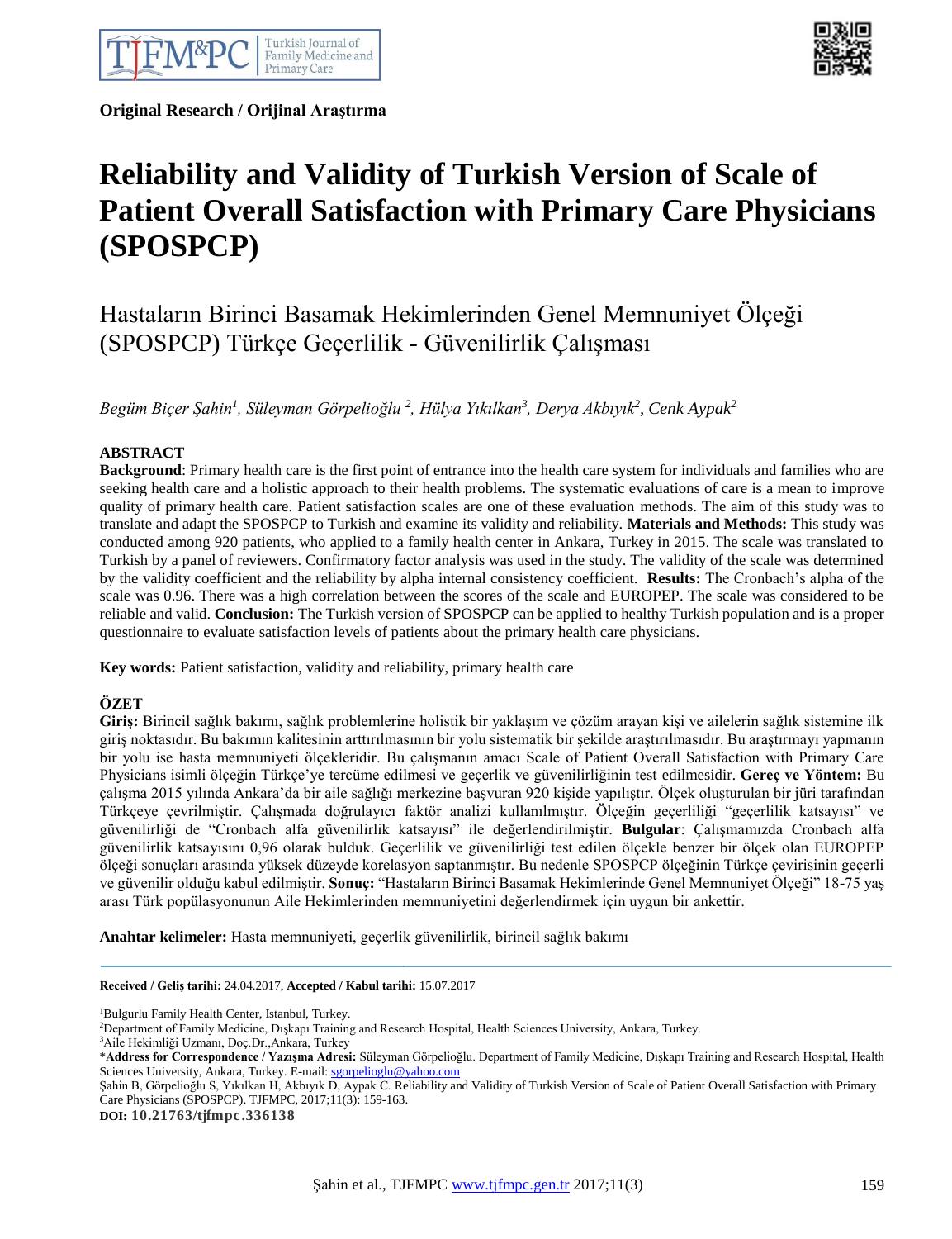#### **INTRODUCTION**

Primary health care is a holistic approach to the health of individuals and the families in a community and it aims to solve the health problems of the people and protect their health.<sup>1</sup> The importance of primary health care is its preventive and proactive characteristic and being the initial stage in seeking health care. Therefore, it is important to improve the quality of primary health care. One of the basic components of quality improvement is the systematic evaluations of the functionality of health care.2,3 In recent years, evaluation models, that involve the service users, namely patients, has become more important in decision making and regulation of service provision.<sup>3,4,5</sup> One of the evaluation methods of the quality and efficiency of health care services is patient satisfaction questionnaires.2,3,6

Patient satisfaction is a measure of quality from the perspective of patients and shows to what extent the expectations of patients are met.<sup>7</sup> Patient satisfaction is a projection of the perceived benefits, the relieved difficulties, service performance, and the socio-cultural relevancy of the provided helath care.8,9 Patient satisfaction is a complex notion, that is affected by many factors from the submission of the patient to the health care center to diagnosis, treatment and rehabilitation processes.<sup>10</sup> The factors affecting patient satisfaction can be classified into three groups. The first group is the factors related to the service users or patients; such as age, gender, social status, education level, previous experiences, perceptions etc. $^{11}$  The second group are factors related to service providers: such as physicians' attitude to the patients, doctor-patient relationship, the professional knowledge and skills of the physicians etc.<sup>12</sup> The third group are factors related to the health care facility and the environment: such as accesibility of the facility, working hours, cleanness, lightening, presence of waiting rooms  $etc.<sup>13</sup>$ 

Satisfaction of the patient is very important, since if the patients are not satisfied, they may discontinue the treatment or apply to another health care facility.<sup>14</sup>

Patient satisfaction questionnaires are quantitative and the most commonly used method of measuring patient satisfaction. Through the questionnaires, information about many different topics can be collected. However, in order for a questionnaire to measure correctly, it should be valid and reliable.<sup>15</sup> SPOSPCP was developed by Mohammad Reza Hojat et al. in 2011.<sup>16</sup> The main purpose of the scale was to have a feedback from patients about thier physicians in order to improve the quality of primary health care. The scale contains

10 likert-type questions with seven points.<sup>16</sup> There is no Turkish version of this scale yet, which could be a useful measure of patient satisfaction about primary health care physicians in Turkey. The purpose of this study is to translate and culturally adapt the SPOSPCP to Turkish and examine its validity and reliability.

### **MATERIALS AND METHODS**

#### **Study Population**

This study was conducted among patients, who applied to a Family Health Center (FHC) in Mamak, Ankara, Turkey in January 2015. Inclusion criteria were the age 18-75 and visiting the same family physician at least twice in the last three months. In January 2015, 8317 patients visited the FHC. Out of them 1200 patients were randomly selected and among them 958 patients accepted to participate in the study. After 38 patients interrupted answering the questionnaire, the study was carried out with 920 patients.

#### **Translation of the original scale**

In February 2015, permission of using the original scale was taken from the developer of the scale. , Beaton's procedures were followed for the translation and adaptation of the scale to Turkish: Firstly, four academicians whose native language were Turkish and spoke high level English and have

full knowledge of the terminology in the questionnaire, translated the original scale to Turkish. Two different drafts, T1 and T2 were developed. Then the two drafts were discussed and the best description of the questions were used and agreed on a new T1-2 draft. T1-2 draft was retranslated to English and BT1 and BT2 developed by two translators, whose native language were English. Those translations were compared with the original scale and agreed on BT1-2 as the last version of the English re-translation.

After that, a panel of reviewers was formed by the academicians, who were involved in the translations. All formats of the translations, namely T1, T2, T1-2, BT1, BT2, BT1-2, were evaluated in detail and the statements were rendered into a more understandable and culturally relevant format. That draft later was applied to 30 persons in a pilot study in order to determine the unclear and confusing statements. Eventually, according to the feedback and recommendations from the participants, the Turkish version of the scale was developed.

#### **Statistical analysis**

In order to determine the applicability of the Turkish version of the scale to Turkish people, validity and reliability of the scale were analyzed. SPSS package (Statistical Product and Service Solutions 15.0 for Windows; SPSS, Inc, Chicago) program was used in the analyses. The distribution of the variables were tested with visually (histogram and probability plots) and analytical methods (Kolmogorov-Smirnov /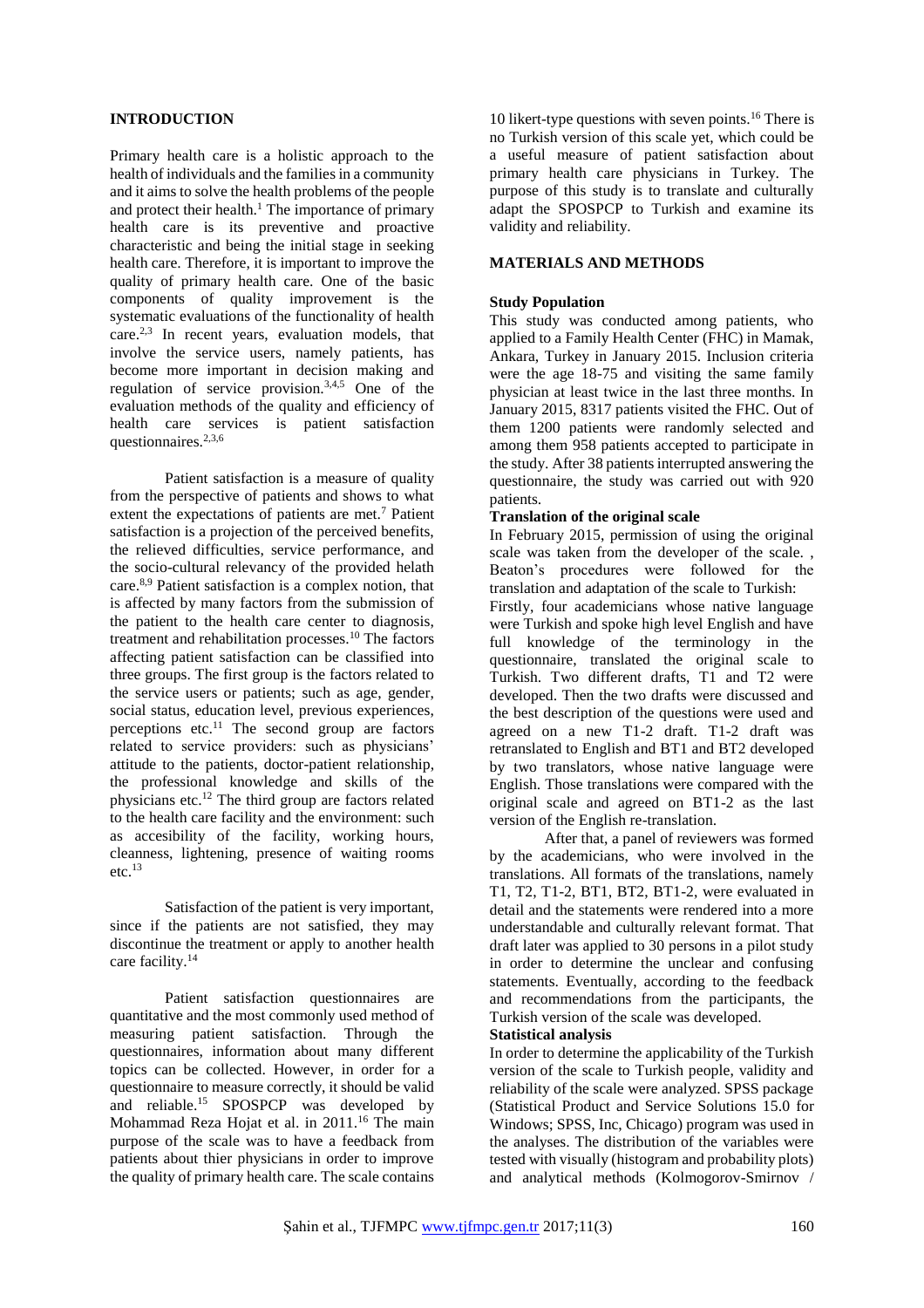Shapiro-Wilk tests) and since the variables were not normally distributed, further analyses were done with Mann Whitney U test. The p values lower than 0.05 was considered to be statistically significant. **Validity**

The validity of the scale was determined by the validity coefficient, which shows the association between the criteria or criteria groups that aims to measure with the scale. This coefficient takes values between  $-1$  and  $+1$ , and the values closer to  $+1$  shows the greater strength to measure what the scale purport to measure.<sup>17</sup>

#### **Reliability**

We used reliability analyses in order to evaluate the consistency between the questions. We used alpha internal consistency coefficient for internal consistency. We considered the values between 0 and 0.4 as not reliable; 0.4 and 0.6 as low reliability; 0.6 and 0.8 as fairly reliable; 0.8 and 1 as highly reliable.<sup>18</sup>

#### **RESULTS**

Among the 920 participants who completed the SPOSPCP, 503 (54.7%) were women and 417 (45.3%) were men. Eight hundred eighty eigth (96.5%) participants, evaluated their family physician and remaining 32 (3.5%) evaluated another family physician.

The average patient satisfaction score was  $63.9 \pm 9.58$ . The satisfaction scores of the patients, who were not registered to a family physician were significantly lower than those, who were registered  $(p<0.05)$ . Also, the satisfaction scores of male patients were significantly lower than the female patients ( $p<0.05$ ).

In order to confirm the factor structure of the scale, first order confirmatory factor analysis (CFA) were applied. CFA, is used to evaluate to what extent a factorial model, which is made up of several observed variables, is consistent with the true values. The evaluated model can be identified with the outcomes of an empirical study or can be based on a specific theory.<sup>18</sup> In CFA, several fit indices are used to assess the validity of the model. The most frequently used ones are: Chi-Square Goodness of Fit (χ2), Root Mean Square Error of Approximation (RMSEA), Comparative Fit Index (CFI), Non-Normed Fit Index (NNFI), Normed Fit Index (NFI), Goodness of Fit Index (GFI).i The observed values in the models:  $\chi$ 2/d<3; 0<RMSEA<0.05; 0.97≤NNFI≤1; 0.97≤CFI≤1; 0.95≤GFI≤1 and 0.95≤NFI≤1 show the excellent consistency; 4<χ2/d<5; 0,05<RMSEA<0.08; 0.95≤NNFI≤0.97; 0.95≤CFI≤0.97; 0.90≤GFI≤0.95 and 0.90≤NFI≤0.95 show the acceptable level consistency.<sup>18</sup> Also, in order to determine the reliability of the scale, Cronbach alpha internal consistency coefficient was calculated.19,20,21

CFA was used to determine the validity of the scale.

The structure of the SPOSPCP: In this part of the study, we applied CFA in order to confirm the unifactor and 10-question construct of the scale. In the first CFA, we investigated the questions that had no statistically significant t values, however, all t values were found to be statistically significant. Therefore, all questions held their positions in the scale. The path diagram is given i[nFigure ;](#page-2-0) and the regression and t values of the questions are given i[n Table](#page-3-0) 1. As seen in the table, regression and t values confirm the significance of the model.



<span id="page-2-0"></span>

Fit indices found to be as follows:  $\gamma$ 2=367.45, X2/sd= 4.32, RMSEA= 0.08, CFI=0.95, NNFI=0.94 and NFI=0.95. When we investigated the coefficients of the associations between the observed variables and their factors in the factorial construct model, we found that all coefficients were at sufficient levels. Taking the fit indices calculated with CFA into account, we agreed that the previously determined uni-factor construct of the scale was generally consistent with the collected data.

In order to determine the reliability of the scale, Cronbach alpha internal consistency coefficient was calculated (**Hata! Başvuru kaynağı bulunamadı.**). It was found that Cronbach alpha value for uni-dimensional scale was 0.96 and it is known that for a likert type scale, the closer the value to 1 the more reliable the scale is. Therefore, the scale can be considered to be highly reliable.<sup>19,20</sup>

The adapted SPOSPCP was applied to another 100 persons in order to determine the consistency between the pre-test and post-test scores. Due to the high correlation between pre- and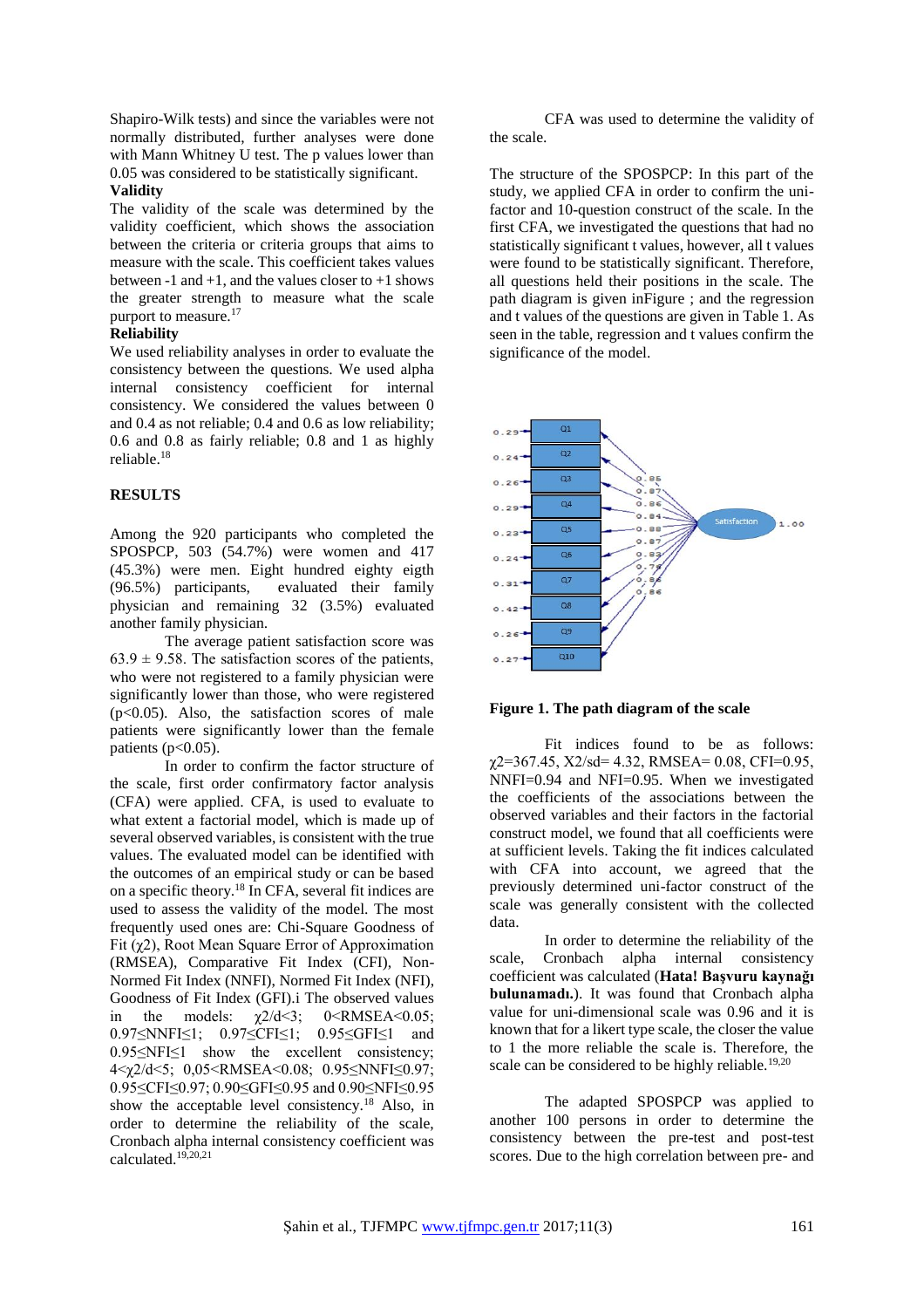post-test scores, the test-retest reliability was sufficient [\(Table \)](#page-3-1).

Concurrently, EUROPEP, a similar scale with 23 questions, was applied to 100 persons and the scores of the scale was compared with the adapted SPOSPCP. It was found that there was a high correlation between the scores of the two scales [\(Table \)](#page-3-2). In other words, both of the scales gave similar results.

<span id="page-3-0"></span>

| Table 1. Regression and t values of the<br>questions in the scale |            |        |  |  |
|-------------------------------------------------------------------|------------|--------|--|--|
| Questions                                                         | Regression | t      |  |  |
|                                                                   | values     | values |  |  |
| Q1                                                                | 0,85       | 31,65  |  |  |
| Q <sub>2</sub>                                                    | 0,87       | 33,12  |  |  |
| Q <sub>3</sub>                                                    | 0,86       | 32,40  |  |  |
| Q4                                                                | 0,84       | 31,56  |  |  |
| Q5                                                                | 0,88       | 33,70  |  |  |
| Q6                                                                | 0,87       | 33,13  |  |  |
| Q7                                                                | 0,83       | 30,83  |  |  |
| Q8                                                                | 0,76       | 26,97  |  |  |
| Q <sub>9</sub>                                                    | 0,86       | 32,64  |  |  |
| Q10                                                               | 0,86       | 32,32  |  |  |

| Table 2. Cronbach alpha values of the questions |                         |                  |  |  |  |
|-------------------------------------------------|-------------------------|------------------|--|--|--|
| in the scale                                    |                         |                  |  |  |  |
|                                                 | Item-Total<br>Corrected | Cronbach's Alpha |  |  |  |
|                                                 | Correlation             | if Item Deleted  |  |  |  |
| Q1                                              | 0,818                   | 0,958            |  |  |  |
| Q <sub>2</sub>                                  | 0,846                   | 0,956            |  |  |  |
| Q <sub>3</sub>                                  | 0,834                   | 0,957            |  |  |  |
| Q4                                              | 0,818                   | 0,958            |  |  |  |
| Q <sub>5</sub>                                  | 0,859                   | 0,956            |  |  |  |
| Q <sub>6</sub>                                  | 0,853                   | 0,956            |  |  |  |
| Q7                                              | 0,819                   | 0,957            |  |  |  |
| Q8                                              | 0,745                   | 0,961            |  |  |  |
| Q9                                              | 0,853                   | 0,956            |  |  |  |
| Q10                                             | 0,845                   | 0,956            |  |  |  |

<span id="page-3-1"></span>

| Table 3. R and p values for test-retest reliability |       |          |  |  |
|-----------------------------------------------------|-------|----------|--|--|
|                                                     | R     | P* value |  |  |
| Pretest-posttest<br>satisfaction score              | 0,753 | 0,0001   |  |  |

\*Spearman Corelation test

<span id="page-3-2"></span>

| Table 4. R and p values of the SPOSPCP compared to<br><b>EUROPEP</b> scale |       |             |  |  |  |
|----------------------------------------------------------------------------|-------|-------------|--|--|--|
|                                                                            | R     | $P^*$ value |  |  |  |
| satisfaction<br>Pre-test<br>score-                                         |       |             |  |  |  |
| <b>EUROPEP</b>                                                             | 0,878 | 0,0001      |  |  |  |
| satisfaction<br>Post-test<br>score-                                        |       |             |  |  |  |
| <b>EUROPEP</b>                                                             | 0,706 | 0,0001      |  |  |  |
| $*$ Snearman Corelation test                                               |       |             |  |  |  |

\*Spearman Corelation test

#### **DISCUSSION**

This study was conducted to translate and cultural adaptat SPOSPCP to Turkish and to examine the validity and reliability of the scale. This study demonstrated acceptable levels of reliability and validity for Turkish-speaking individuals in the evaluation of patient satisfaction levels in primary health care physicians.

The validity and reliability of Turkish version of EUROPEP scale was done by Aktürk et al. and it was found that the whole scale and the subscales, such as clinical behaviors and service organization, had acceptable levels of validity and reliability.<sup>21</sup> The scale was applied across Europe and Cronbach alpha value was found to be 0.96 for clinical behaviors and 0.87 for service organization, which are similar to the results of our study. $21$ 

An ICC value >0.75 suggest satisfactory internal consistency and test-retest reliability, respectively.<sup>22</sup> In our study it was 0.753, however some studies suggest  $0.850$  for this value.<sup>23</sup> However, this value may be due to the likelihood of a 7-point likert scale being used in the original. While it is easier to distinguish between 4 and 5 scores on 5-point likert scales, this distinction in 7 point likert may not be easy at this point. For this reason, the participant, who gives a high in the first survey may give relatively low in the second, which may reduce the correlation. Beside, the memory factor can also affect the end result.

One of the limitations of our study is, that there is no adapted version of the original scale developed by Mohammad Reza Hojat in other countries. However, due to the small number of